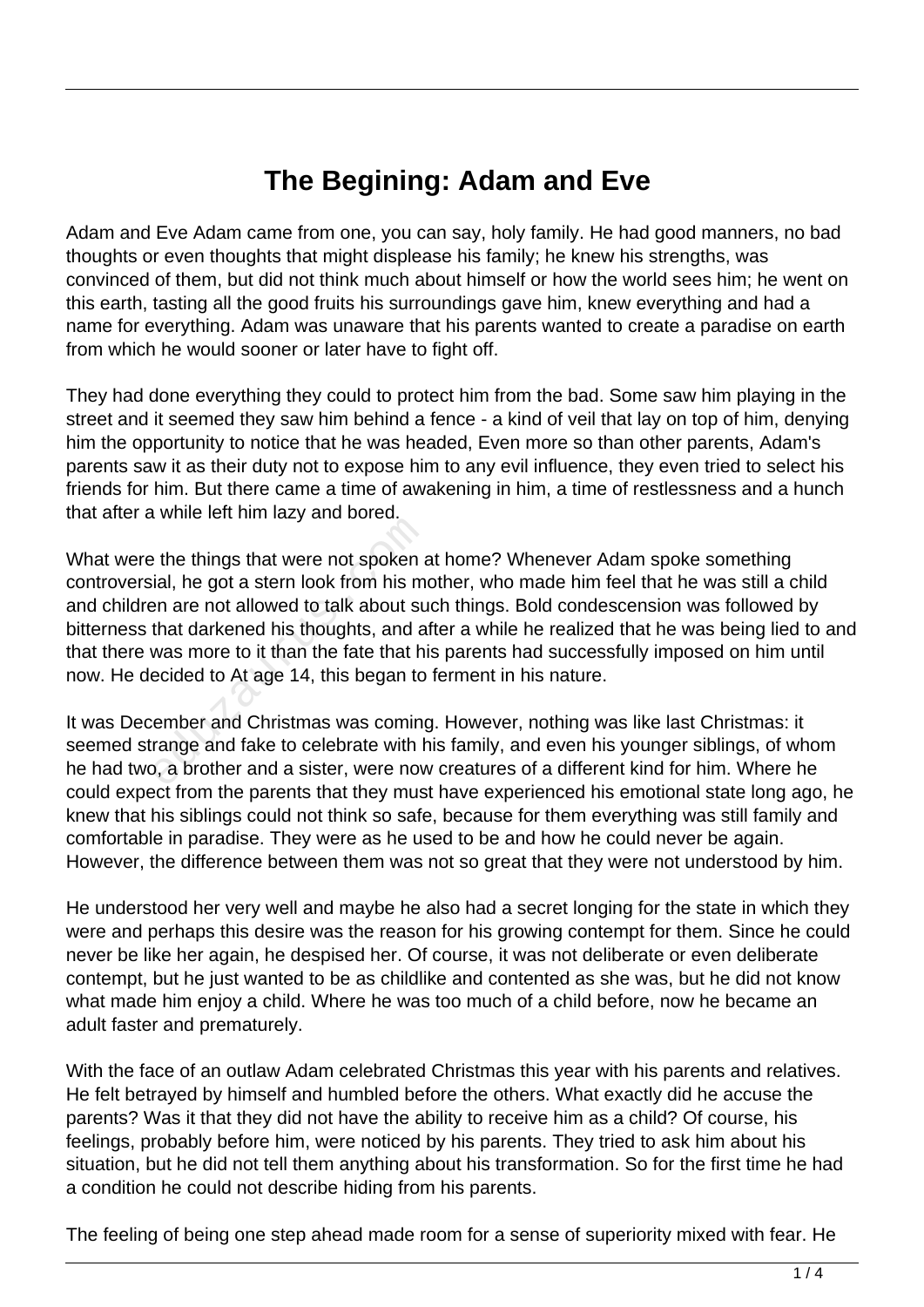was afraid that his parents would be able to see through the cocoon, which he built ever thicker. And sometimes he was sure they could not. But even parents were children, and so they knew his situation and in what Adam had begun to transform. to question him about his situation, but he did not tell them anything about his transformation. So for the first time he had a condition he could not describe hiding from his parents.

The feeling of being one step ahead made room for a sense of superiority mixed with fear. He was afraid that his parents would be able to see through the cocoon, which he built ever thicker. And sometimes he was sure they could not. But even parents were children, and so they knew his situation and in what Adam had begun to transform. to question him about his situation, but he did not tell them anything about his transformation. So for the first time he had a condition he could not describe hiding from his parents.

The feeling of being one step ahead made room for a sense of superiority mixed with fear. He was afraid that his parents would be able to see through the cocoon, which he built ever thicker. And sometimes he was sure they could not. But even parents were children, and so they knew his situation and in what Adam had begun to transform. mixed with fear. He was afraid that his parents would be able to see through the cocoon, which he built ever thicker. And sometimes he was sure they could not.

But even parents were children, and so they knew his situation and in what Adam had begun to transform. mixed with fear. He was afraid that his parents would be able to see through the cocoon, which he built ever thicker. And sometimes he was sure they could not. But even parents were children, and so they knew his situation and in what Adam had begun to transform. The only thing that makes a long Christmas stand through is a light at the end of the tunnel: New Year's Eve. buld be able to see through the comparents were children, and so they<br>mixed with fear. He was afraid that<br>hich he built ever thicker. And some<br>pre children, and so they knew his<br>The only thing that makes a long<br>w Year's Ev

His new favorite festival was Christmas since he was against the 'saints'. But a night in which one meets with like-minded people, looks at fireworks with them or ignites themselfes and enjoys the strangeness of the fact that the date will never be written the same again, days come again, months come again, but years do not come again was exactly what a young person needs. The day was fast approaching. However, Adam could not clearly state his state of mind.

On the one hand there was excitement: For the first time he will go into the new year with his friends, without parents. The circumstance of starting the year without parents gave him a feeling of growing up. He would not have been able to endure a celebration with them that he despised after last Christmas. The excitement was also mixed with a new kind of anticipation. Not one he had before Christmas, when, like his siblings, he was looking forward to gifts. This time it was one who was looking forward to something completely new.

On something outside the veil that covered his life and left him small. One against which no child can be protected, no matter how great the effort of the Elten was. His best friend told him that his older brother had bought him a box of beer, which he would of course share with him like a good friend and comrade. Martin was his name. Although Adam's parents were against this friendship, they had never managed that Adam Martin was averse. Just a year ago, Adam would never have known that he could be so excited. For the first time he enjoyed something, for his previous environment with the parents, evil. As if that was not enough of an emotional storm, it took on something else: shyness.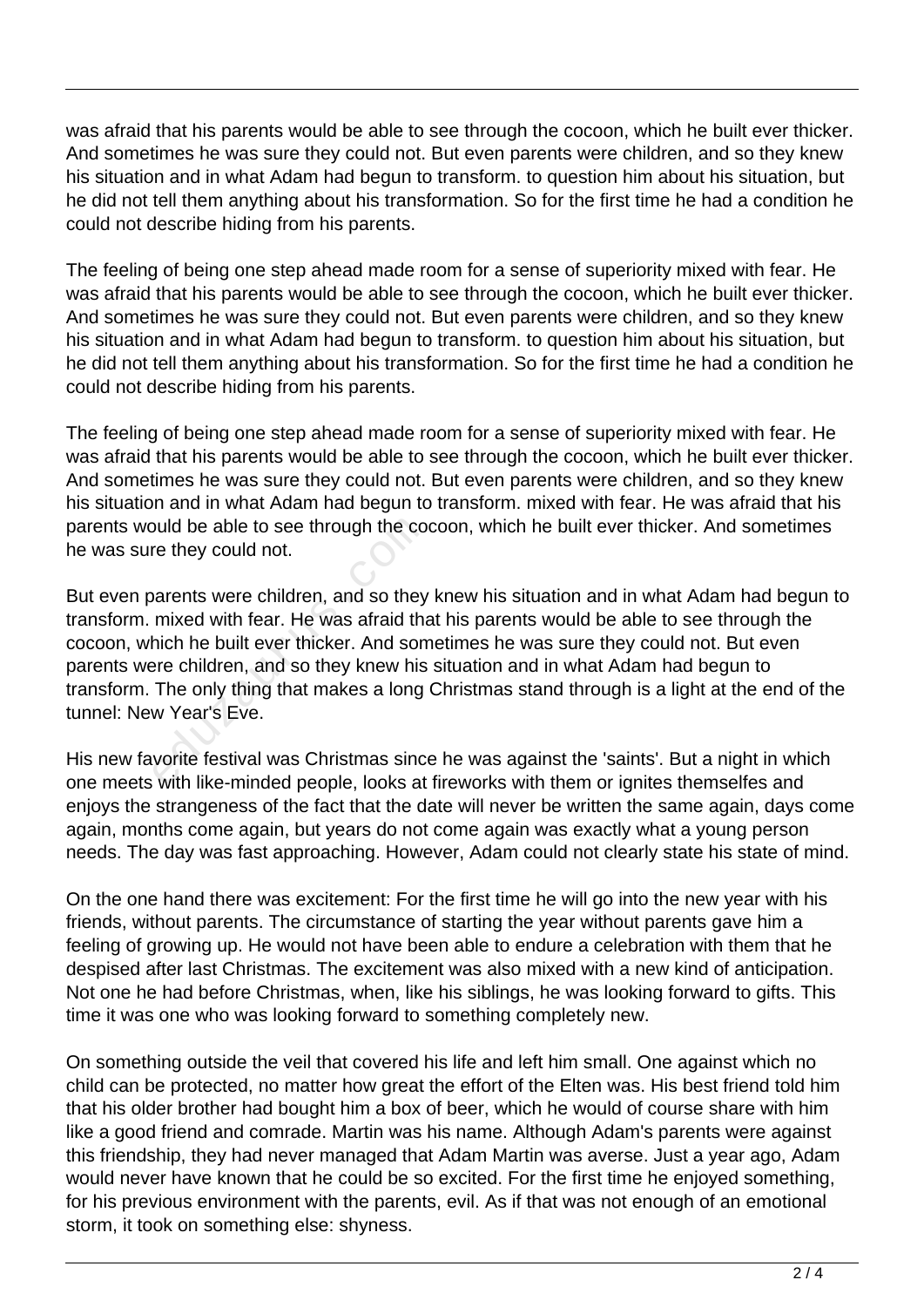For his friends, who, unlike him, had other friends, had invited more people, which made Adam unsafe and fearful. He could barely contain his concerns when Martin tried to appease him and say that girls would come too. Girl? Apart from the playful behavior to his younger sister he had hardly had any noteworthy contact with other girls. However, regardless of our trivial feelings, the events come as they must come and New Year's Eve moved closer. Shortly before the celebration, his heated mind calmed down a bit and he felt only the anticipation and hardly any fear or shyness.

As the parents of Martin had their celebration elsewhere and thus the house was free, they met there for the party. Adam was the first to arrive and helped prepare when the first guests arrived. He saw familiar, but also unknown faces, which gave him back the previous shyness. However, the mood was so exuberant that no one noticed this fact about him and everyone continued to see him as they saw him before. Suddenly, out of nowhere, she stood before him. Although this time he had been very focused on who came, he had not noticed her, which gave him the opportunity to prepare for her.

It was like stepping out from behind a bush just to scare him. At the sight of his limbs paralyzed and he got sweaty hands. Of course, he immediately noticed what made his hands even more sweaty. The music around him became quieter and he could no longer hear the other voices around him. He seemed to hear her breath, and all of a sudden he wanted nothing more than to feel her breath on his skin. But he could not go to her. He could not even reach out to her if she approached him, which, fortunately, she did not do. But he could not tear himself away from her appearance for a while. It seemed that since she was standing sideways to him, she did not notice him, which gave Adam hope, as he had not completely made himself a donkey. She noticed him, but pretended not to see him. I sweaty hands. Of course, he imn<br>ne music around him became quie<br>n. He seemed to hear her breath,<br>eath on his skin. But he could not<br>id him, which, fortunately, she did<br>ne for a while. It seemed that since<br>which gave Adam

A girl, albeit at a young age, always has the ability to sell herself as unattainable, as if locked in a tall tower around which hovers a dreadful monster that protects her at all costs. Adam did not know about it, but an unknown fear of the monster came over him. She restored control of his body. He quickly turned away, believing she had not seen him and mingling with the other people in search of Martin. Adam found him in the kitchen. He was just bringing out the aforementioned beer crate and giving Adam a beer after opening it. This gave Adam's mind a new direction and he forgot about his previous meeting. His first sip of alcohol.

He felt a faint resignation in taking the first sip, and he meant that the eyes of the other guests rested on him. This was not the case, however, since man seldom cares for anything but himself, leaving it to the reader to formulate himself about this quality of all of us. The reluctance won and he was about to drop the bottle when suddenly the girl reappeared. This time closer and now he was sure that she was looking at him and that she did not miss anything he was doing right now. His soul protested but he did not pay attention to what is going on in his heart, which is a special distinction of such age, and took a sip, as he saw her direct look at him as an invitation.

Everything she could have elicited from him with that look. He had to pull himself together for her sake, not to grimace his face in a grimace, so disgusting was the taste of his swill. She, aware of her power over him, smiled and he, not knowing what power is and thus misinterpreting her smile, felt closer to her. Proud of having won the little battle against his inner voice, which had not moved for the rest of the evening, he emptied the bottle and took the next one. After the second bottle, which seemed smaller and tastier, But time flew and it was already